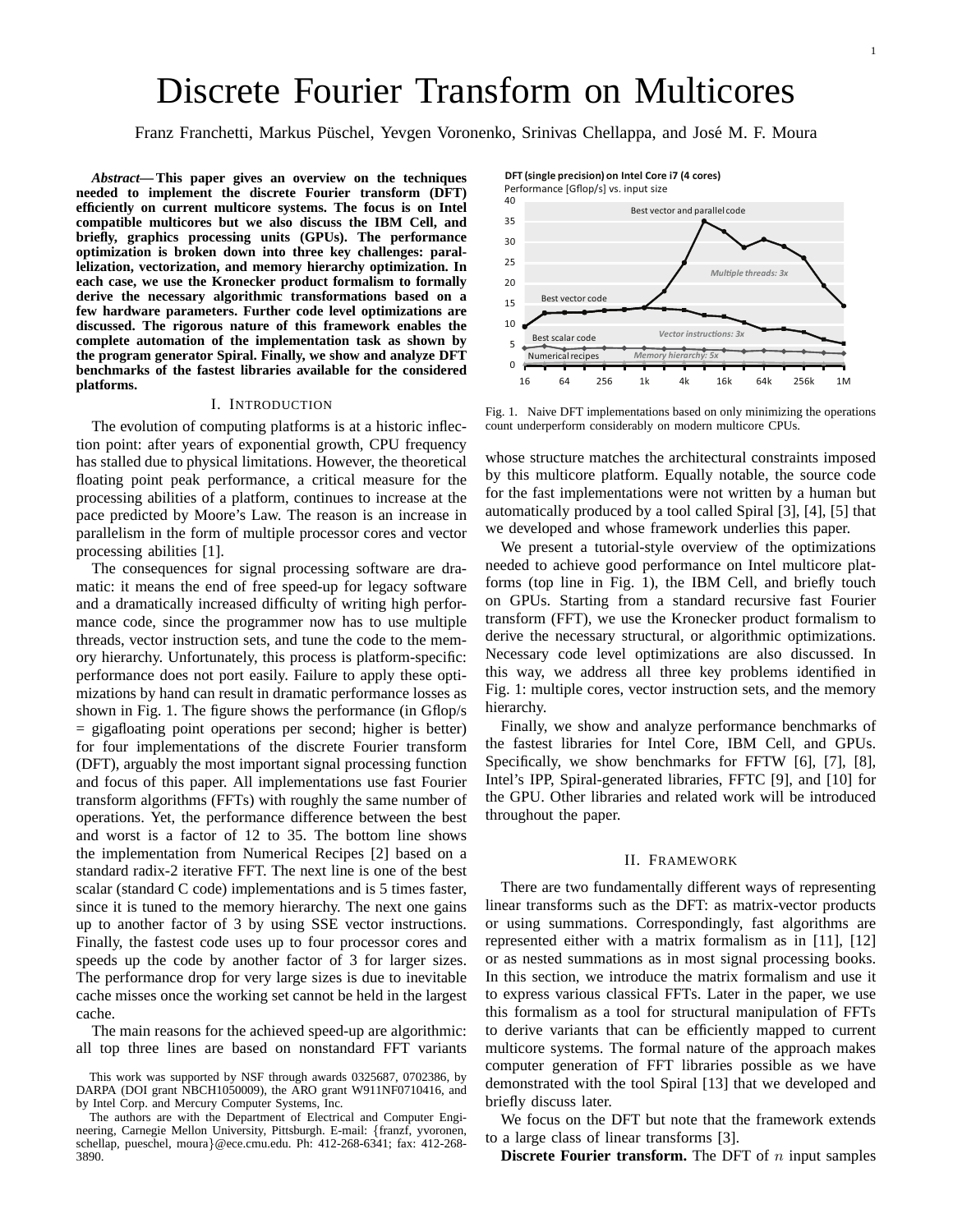

Fig. 2. Dataflow (right to left) of a parallel and its "dual" vector construct.

 $x_0, \ldots, x_{n-1}$  is defined in summation form as

$$
y_k = \sum_{0 \le \ell < n} \omega_n^{k\ell} x_\ell, \quad 0 \le k < n,\tag{1}
$$

with  $\omega_n = \exp(-2\pi j/n)$ . Stacking the  $x_\ell$  and  $y_k$  into vectors  $x$  and  $y$  yields the equivalent form of a matrix-vector product:

$$
y = \text{DFT}_n x, \quad \text{DFT}_n = [\omega_n^{k\ell}]_{0 \le k, \ell < n}.\tag{2}
$$

We drop x and y and simply think of the matrix  $DFT_n$  as the transform, implicitly assuming that it is multiplied to  $x$ . Fast algorithms are now expressed as factorizations of  $\text{DFT}_n$ using the following formalism.

**Matrix formalism.** We denote with  $I_n$  the  $n \times n$  identity matrix, and the *butterfly matrix* with

$$
DFT_2 = \begin{bmatrix} 1 & 1 \\ 1 & -1 \end{bmatrix} . \tag{3}
$$

The *Kronecker product* of matrices A and B is defined as

$$
A \otimes B = [a_{k,\ell}B], \quad \text{for } A = [a_{k,\ell}].
$$

It replaces every entry  $a_{k,\ell}$  of A by the matrix  $a_{k,\ell}B$ . Most important are the cases where  $A$  or  $B$  is the identity. As examples, we show in Fig. 2 the structure and dataflow of the "dual" constructs  $I_4 \otimes \text{DFT}_2$  and  $\text{DFT}_2 \otimes I_4$ . The former is obviously parallel, the latter has vector structure: it can be viewed as a single  $DFT_2$  operating on vectors of length 4 instead of scalars. This will be crucial later.

The *stride permutation* matrix  $L_m^{mn}$  permutes the elements of the input vector as  $in+j \mapsto jm+i, 0 \le i < m, 0 \le j < n$ . If the vector x is viewed as an  $n \times m$  matrix, stored in rowmajor order, then  $L_m^{mn}$  performs a transposition of this matrix. Further, if P is a permutation (matrix), then  $A^P = P^{-1}AP$ is the *conjugation* of A with P. Note that  $y = A^P x$  implies  $Py = APx$ , i.e., A is performed on vectors permuted with P.

There are various identities connecting these constructs [14] as shown in Table I. For example, (9) shows how to translate the duals in Fig. 2 into each other.

The Kronecker product naturally arises in 2D and 3D DFTs, which respectively can be written as

$$
\text{DFT}_{m \times n} = \text{DFT}_m \otimes \text{DFT}_n, \tag{13}
$$

$$
\text{DFT}_{k \times m \times n} = \text{DFT}_k \otimes \text{DFT}_m \otimes \text{DFT}_n. \quad (14)
$$

**Recursive DIT FFT.** The matrix formalism can be used to express FFTs as factorizations of the matrix  $DFT_n$  in (2). As an example, the recursive general-radix decimation in time (DIT) Cooley-Tukey FFT for  $n = km$  is

$$
\text{DFT}_{km} = (\text{DFT}_k \otimes I_m) T_m^n (I_k \otimes \text{DFT}_m) L_k^n. \tag{15}
$$

$$
(BC)^{\top} = C^{\top} B^{\top}
$$
 (4)

$$
(A \otimes B)^{\top} = A^{\top} \otimes B^{\top}
$$
 (5)

$$
I_{mn} = I_m \otimes I_n,
$$
  
\n
$$
A \otimes B = (A \otimes I_m)(I_n \otimes B)
$$
\n(6)

$$
A \otimes (BC) = (A \otimes B)(A \otimes C), \qquad (8)
$$

$$
A \otimes B = L_n^{mn}(B \otimes A)L_m^{mn}, \qquad (9)
$$

$$
\left(L_m^{mn}\right)^{-1} = L_n^{mn} \tag{10}
$$

$$
L_n^{kmn} = (L_n^{kn} \otimes I_m)(I_k \otimes L_n^{mn}), \qquad (11)
$$

$$
L_{km}^{kmn} = (I_k \otimes L_m^{mn})(L_k^{kn} \otimes I_m), \qquad (12)
$$

## TABLE I

FORMULA IDENTITIES TO MANIPULATE FFT ALGORITHMS. A IS  $n \times n$ , AND  $B$  and  $C$  are  $m \times m$ .  $A^{\top}$  is the transpose of  $A$ .



Fig. 3. Cooley-Tukey FFT (15) for  $16 = 4 \times 4$  as matrix formula and as (complex) data-flow graph (from right to left). Some lines are bold to emphasize the strided access.

Here,  $T_m^n$  is a diagonal matrix containing the *twiddle factors*. Fig. 3 shows the special case  $16 = 4 \times 4$ . Using this algorithm on an input vector  $x$  means (reading Fig. 3 from left to right):

- $L_4^{16}$ : Read x at stride 4.
- $I_4 \otimes \text{DFT}_4$ : Apply 4  $\text{DFT}_4$ 's on consecutive chunks.
- $T_4^{16}$ : Scale by the diagonal elements of  $T_4^{16}$ .
- DFT<sub>4</sub> $\otimes I_4$ : Apply 4 DFT<sub>4</sub>'s at stride 4.

**Recursive FFT variants.** Looking at Table I, it becomes clear that many variants of (15) can be derived. For example, simple transposition using that  $\text{DFT}_n^{\top} = \text{DFT}_n$  yields the decimation in frequency (DIF) Cooley-Tukey FFT

$$
\text{DFT}_{km} = L_m^n (I_k \otimes \text{DFT}_m) T_m^n (\text{DFT}_k \otimes I_m). \tag{16}
$$

The Four Step algorithm [15], [16], [11]

$$
\text{DFT}_{km} = (\text{DFT}_k \otimes I_m) T_m^n L_k^n (\text{DFT}_m \otimes I_k) \qquad (17)
$$

was originally developed for vector computers. It produces the longest possible unit stride vector operations at the cost of a transposition. The Six Step algorithm [17], [11]

$$
\text{DFT}_{km} = L_k^n(I_m \otimes \text{DFT}_k) L_m^n T_m^n(I_k \otimes \text{DFT}_m) L_k^n. \tag{18}
$$

was originally developed for distributed memory machines. It produces fully local computation at the cost of three global transpositions (all-to-all data exchanges). Both (17) and (18)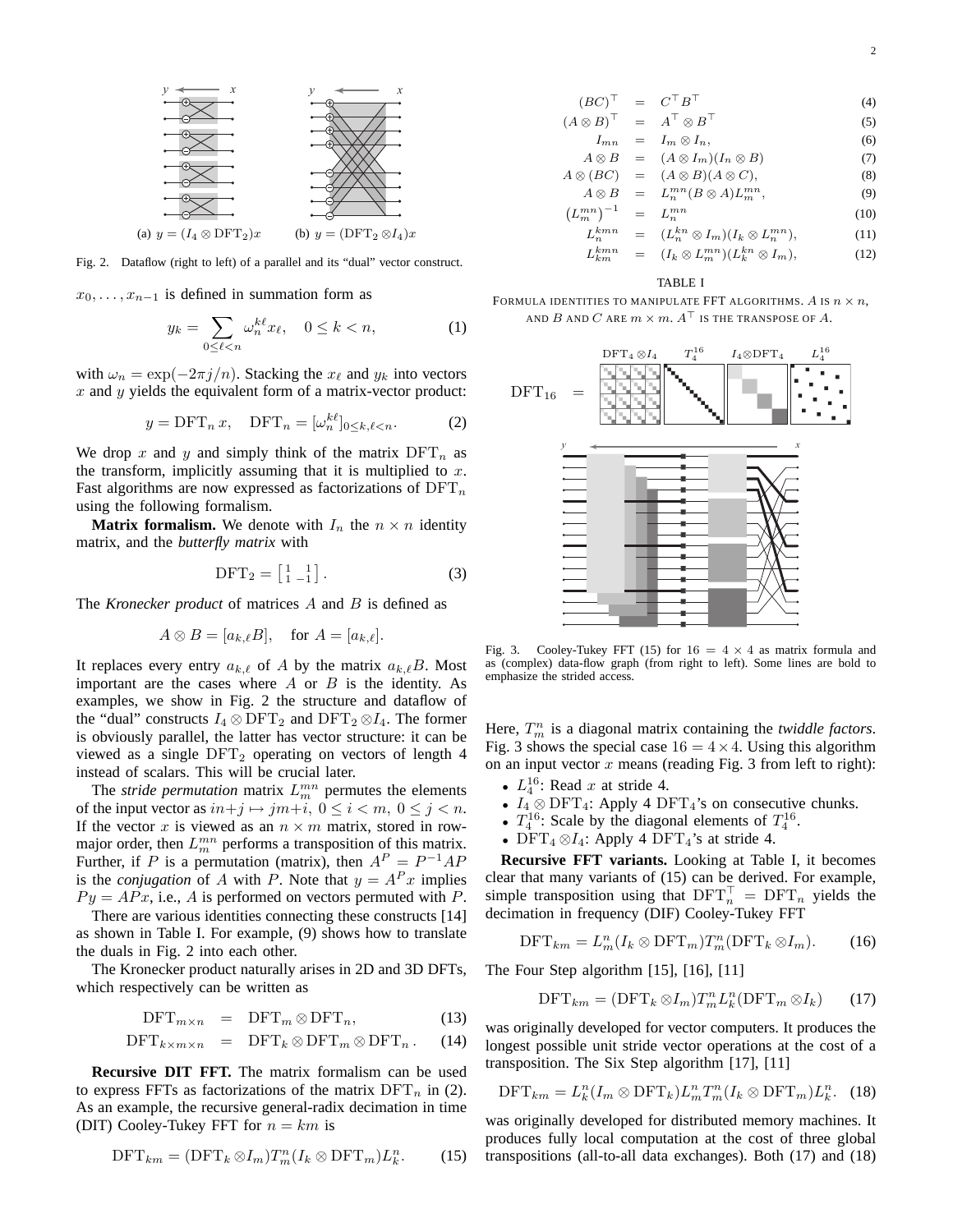are derived from  $(15)$  using  $(9)$ – $(10)$ . The required matrix transposition can be blocked using  $(11)–(12)$  for more efficient data movement.

For a 2D DFT, applying (7) to (13) yields the row-column algorithm

$$
\text{DFT}_{m \times n} = (\text{DFT}_m \otimes I_n)(I_m \otimes \text{DFT}_n). \tag{19}
$$

The 2D vector radix algorithm [18] is derived with  $(6)$ – $(10)$ :

$$
\text{DFT}_{mn \times rs} = (\text{DFT}_{m \times r} \otimes I_{ns})^{I_m \otimes L_r^{rn} \otimes I_s} (T_n^{mn} \otimes T_s^{rs})
$$

$$
(I_{mr} \otimes \text{DFT}_{n \times s})^{I_m \otimes L_r^{rn} \otimes I_s} (L_m^{mn} \otimes L_r^{rs}).
$$

Higher-dimensional versions are derived similarly, and the associativity of ⊗ gives rise to more variants.

**Iterative FFT Algorithms.** A second class (historically earlier) of FFT algorithms based on (15) are the *iterative FFT algorithms*, obtained by recursively expanding (15) and again using Table I. The simplest are *radix-*r forms (usually  $r = 2, 4, 8$ ), which require an FFT size of  $n = r^k$  (more complicated mixed-radix radix variants always exist).

The decimation in time *triple-loop* FFT [19], [11],

$$
\text{DFT}_{r^k} = R_r^{r^k} \prod_{i=0}^{k-1} D_i^{r^k} (I_{r^{k-i-1}} \otimes \text{DFT}_r \otimes I_{r^i}), \qquad (20)
$$

is the simplest iterative algorithm.  $R_r^{r^k}$  is the radix-r digit reversal permutation and  $D_i^{r^k}$  contains the twiddle factors in the ith stage. A radix-2 version is implemented by Numerical Recipes [2]. A variant of (20) is the *Pease* FFT [20], [11], which has constant geometry, i.e., the control flow is independent of the stage; however, it also requires the digit reversal permutation. It was originally developed for parallel computers, and its regular structure makes it a good choice for field-programmable gate arrays (FPGAs) or ASICs.

The *Stockham* FFT [21], [11],

$$
\text{DFT}_{r^k} = \prod_{i=0}^{k-1} \left( \text{DFT}_r \otimes I_{r^{k-1}} \right) D_i^{r^k} \left( L_r^{r^{k-i}} \otimes I_{r^i} \right), \quad (21)
$$

is *self-sorting*, i.e., it does not have a digit reversal permutation. It was originally developed for vector computers.

**DFT variants and other FFTs.** In practice, several variants of the DFT in (2) are needed including forward/inverse, interleaved/split complex format, for complex/real input data, inplace/out-of-place  $(y = x \text{ or } \text{not})$ , and others [22]. Fortunately, most of these variants are close to the standard DFT in (2), so fast code for the latter can be adapted. An exception is the DFT for real input data, which has its own class of FFTs (see [4] for an overview using the above formalism). This paper focuses on the standard 1D interleaved (alternating real and imaginary parts) complex DFT in (2).

DFT algorithms fundamentally different from (15) include prime-factor (*n* is a product of coprime factors), Rader (*n* is prime), and Bluestein or Winograd (any n) FFTs and can also be expressed in the above formalism [11]. In practice these are mostly used for small sizes  $<$  32, which then serve as building blocks for large composite sizes via (15).

**From matrix formulas to implementations.** Table II shows how to translate matrix formulas into basic sequential loop code. However, strictly applying the upper part of the table will lead to low performance. The last three entries

| Matrix formula                            | Matlab pseudo code                                                                                    |
|-------------------------------------------|-------------------------------------------------------------------------------------------------------|
| $y=(A_nB_n)x$                             | $t[0:1:n-1] = B(x[0:1:n-1]);$<br>$y[0:1:n-1] = A(t[0:1:n-1];)$                                        |
| $y = \left(\prod_{i=0}^{k-1} A_i\right)x$ | $y = xi$<br>for $(i=0; i< k; i++)$<br>$\{x = y; y = A(i, x); \}$                                      |
| $y=(I_m\otimes A_n)x$                     | for $(i=0; iy[i*n:1:i*n+n-1] = A(x[i*n:1:i*n+n-1]);$                                                  |
| $y=(A_m\otimes I_n)x$                     | for $(i=0; iy[i:n:i+m*n-n] = A(x[i:n:i+m*n-n]);$                                                      |
| $y = D_n x$                               | for $(i=0; iy[i] = Dn[i]*x[i];$                                                                       |
| $y = L_m^{mn}x$                           | for $(i=0; i\leq m; i++)$<br>for $(i=0; i \le n; i+1)$<br>$y[i+m* j:1:i+m* j] = x[n* i+j:1:n* i+j];$  |
| $y=(L_m^{mn}\otimes I_k)x$                | for $(i=0; i\leq m; i++)$<br>for $(j=0; jy[k*(i+m*1):1:k*(i+m*1)*k-1] =x[k*(n*i+j):1:k*(n*i+j)+k-1];$ |
| $y = (A_m \otimes I_n)D_{mn}x$            | for $(i=0; it = Dmn[i:n:i+m*n-n]*x[i:n:i+m*n-n];y[i:n:i+m*n-n] = A(t);$                               |
| $y = (I_m \otimes A_n)L_m^{mn}x$          | for $(i=0; iy[i*n:1:i*n+n-1] = A(x[i:m:i+n*m-m]);$                                                    |
| <b>TABLE II</b><br>$- - - - - 4$ D $- -$  |                                                                                                       |

FROM MATRIX FORMULAS TO CODE. THE SUBSCRIPT OF  $A, B$  SPECIFIES THE (SQUARE) MATRIX SIZE.  $x[b:s:e]$  DENOTES THE SUBVECTOR OF  $x$ STARTING AT b, ENDING AT e, EXTRACTED AT STRIDE s. THE DIAGONAL

ELEMENTS OF  $D$  are stored in an array with the same name.

show optimized translations. The last two show how a diagonal scaling is always fused with subsequent loops and how permutations are (almost) always done as readdressing in the subsequent loop. The shown translation of  $y = (L_m^{mn} \otimes I_k)x$ replaces every scalar in the shown translation of  $y = L_m^{mn}x$ by a vector of length  $k$ , similar as in Fig. 2(b).

Further, different types of implementations are possible, briefly discussed next.

*Single-size kernels:* For small input sizes  $\leq 32$  or 64, matrix formulas are often implemented as fully unrolled code blocks. In this case array scalarization and, to a lesser extent, algebraic optimizations and scheduling are used to achieve best performance and can be completely automated [7], [23], [3], [24]. For example, a  $DFT_8$  kernel is implemented in a few tens of lines of code.

*Single-size loop code:* If the input size is known in advance, a fixed formula or data flow can be chosen and implemented using nested loops arising from tensor products and iterative products. As discussed before, scaling and readdressing is merged into kernels for high performance. These implementations can be generated automatically using Spiral [23], [3], [25]. One such single-size implementation can require up to a few hundreds of lines of code.

*General-size loop code:* Only iterative algorithms lend themselves to general-size loop code implementation. Again, readdressing is folded into the computational kernel. An example is the Numerical Recipes code [2], which implements (20) for  $r = 2$  as a triple loop in about one page of C code.

*General-size recursive code:* Translating formulas into recursive code is complicated, but is at the heart of several highperformance portable general-size FFT libraries [8], [26], [27],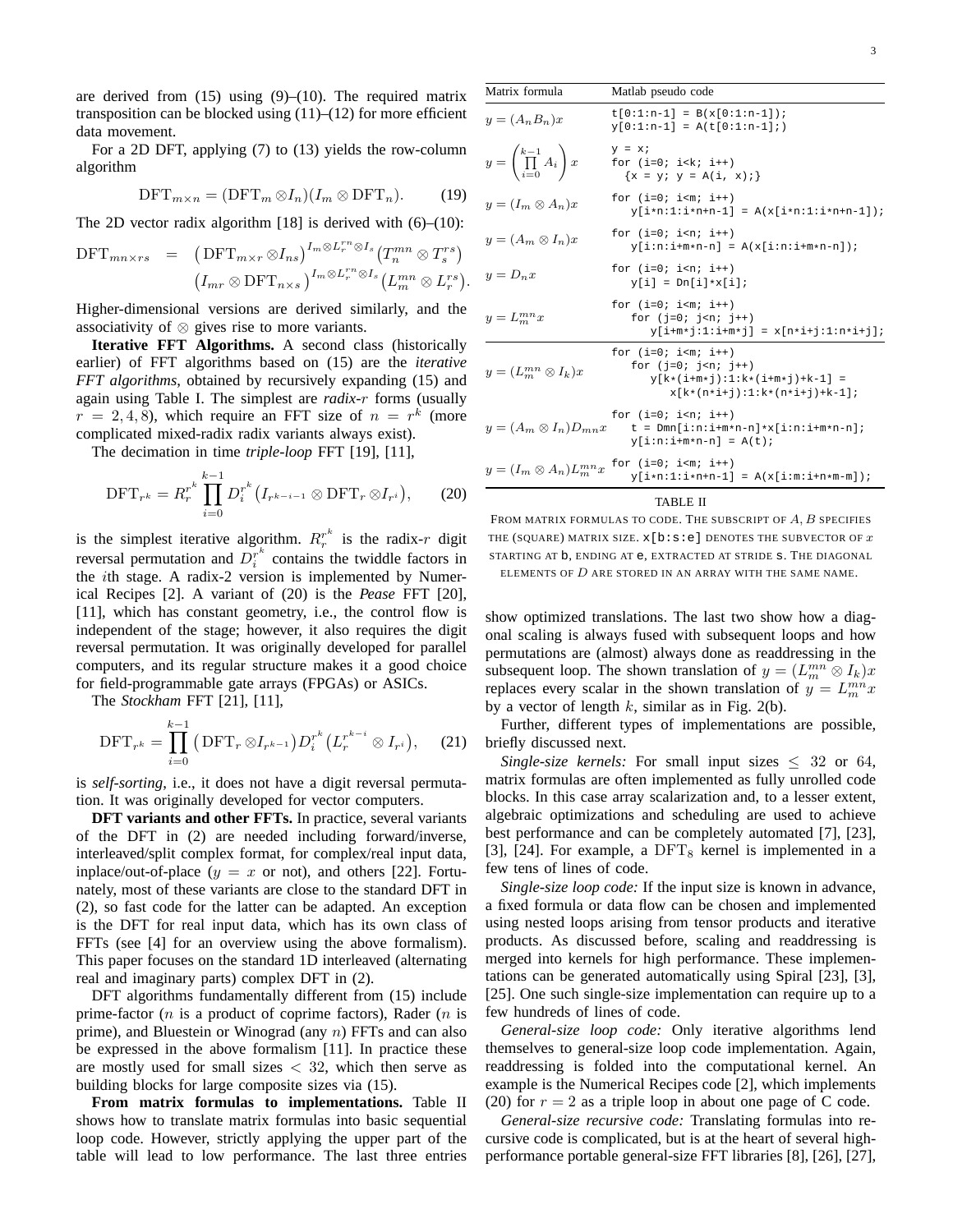[28]. A tutorial for a recursive radix-4 FFT is given in [29], leading to about two pages of C code. Extension to vector and multicore platforms considerably increases the code size: for example, FFTW contains more than 200,000 lines of code. The implementation of such libraries was also automated using Spiral [28], [4].

#### III. MAPPING FFTS TO MULTICORE CPUS

Historically, the Kronecker product formalism was used to develop FFTs for parallel target platforms such as small-scale and massive multiprocessors, and vector computers [30], [16], [11]. We now discuss how to extend this approach to stateof-the-art multicore CPUs. The new hardware characteristics that need to be captured are: 1) multiple cores communicating through shared caches or explicit messages, 2) SIMD short vector instructions, and 3) the memory hierarchy and its transfer restrictions, such as caches and DMA-based streaming memory. We will address each of these features in three steps. First, we identify relevant hardware parameters. Second, we identify a set of matrix formulas that can be mapped efficiently for these parameters. Third, we derive a variant of the recursive Cooley-Tukey FFT (15) that is a member of this set. In each case, we also briefly discuss the mapping to actual code including further relevant code level optimizations. In Section VI, we then instantiate the concepts and algorithms to an Intel Core and the Cell BE and briefly discuss GPUs and FPGAs.

Choosing recursive algorithms is not a requirement. It is possible to start from iterative algorithms or combine one or two steps of recursion with an iterative algorithm and achieve reasonable performance (as demonstrated by several vendor libraries). However, many current high-performance libraries for cache-based machines implement the recursive FFT algorithms [6], [3], [4], [27], [26], [31] discussed here.

## *A. Parallelism: Multiple Cores*

The multicore CPUs we target may have shared caches (Fig. 4), private caches, or scratchpads (local stores) with data being transferred in packets. Cache coherent architectures transfer data implicitly between private and shared caches as required. Data transfer between scratchpads has to be managed explicitly by the programmer. In each case, to obtain best performance it is crucial to ensure that the whole data content in a transfer (e.g., cache line or DMA packet) is used by the receiver (spatial locality) and that the number of transfers is minimized (temporal locality).

**Machine model.** We assume that the packet size is a multiple of an atomic packet size of  $\mu$  complex numbers. For instance, on a cache-based memory hierarchy, a cache coherency event, a cache miss, or an eviction always transmits a whole cache line (e.g., 64 bytes translates into  $\mu = 8$  for complex single-precision). In scratchpad based systems like the Cell, DMA packets need to be of sufficient size for performance; to yield reasonable performance, a Cell DMA transfer between SPEs should be at least 128 bytes ( $\mu = 16$ ) for complex single-precision numbers) and a multiple of 16.

We consider CPUs with  $p$  cores. Well designed parallel code is load balanced (all cores have the same amount of work), with minimal data transmission between cores, performed in



Fig. 4. Shared cache in a multicore CPU and SIMD vector extensions.

packets of size  $\mu$ . On shared memory multicores this implies that the code is free of false sharing (two cores accessing different elements in the same cache line).

Matrix formulas solely built from

$$
I_p \otimes A
$$
,  $D_n$ ,  $P \otimes I_\mu$  (*P* permutation,  $D_n$  diagonal)

with A a  $m \times n$  matrix and  $\mu \mid m, n$  can be implemented efficiently as parallel code; we call them *parallel constructs*. Namely,  $I_p \otimes A$  is load balanced and embarrassingly parallel (see Fig. 2(a)), i.e., it does not require any communication. The same holds for scaling by  $D_n$ . Finally, the communication pattern  $P_n \otimes I_\mu$  transmits entire packets of size  $\mu$  between cores. Note that products of parallel constructs are again parallel constructs.

**Multicore Cooley-Tukey FFT.** We now state a multicore FFT built exclusively from parallel constructs, derived using Table I [5]:

$$
\text{DFT}_{mn} = (I_p \otimes (\text{DFT}_m \otimes I_{n/p}))^{((L_p^{mp} \otimes I_{n/p\mu}) \otimes I_{\mu})} T_m^{mn}
$$

$$
(I_p \otimes (I_{m/p} \otimes \text{DFT}_n) L_{m/p}^{mn/p}) ((L_p^{pn} \otimes I_{m/p\mu}) \otimes I_{\mu}).
$$
 (22)

Implementation of (22) on a cache-based system relies on the cache coherency protocol to transmit cache lines of length  $\mu$ between cores and requires a global barrier. Implementation on a scratchpad based system requires explicit sending and receiving of the data packets, and depending on the communication interface additional synchronization may be required.

Equation (22) can be used as outermost recursion to enable multicore parallelization. The smaller DFTs are then expanded using the short vector Cooley-Tukey FFT (23) or the vector recursion (29) shown later in this section.

Historically, the Pease and the Six Step FFT (18) were starting points for parallel iterative or recursive implementations, but due to changed trade-offs these algorithms are no longer a good choice in many cases.

**Mapping to C code.** OpenMP [32] is a good choice for parallel code if it is well supported by the target platform's compiler. OpenMP allows the programmer to declare certain loops to be parallel, and to specify variables as shared or private. It enables the programming of sophisticated parallel software without needing to deal with lower-level threading details. As example, the formula  $I_4 \otimes \text{DFT}_2$  in Fig. 2(a) is translated into the OpenMP program snippet below. Note that only a C #pragma is inserted to instruct the compiler to parallelize the for loop. If OpenMP is turned off, these pragmas are ignored and the program becomes sequential.

```
double x[8], y[8];
#pragma omp parallel for
for (int i=0; i<4; i++)
  y[2*i] = x[2*i] + x[2*i+1];y[2+i+1] = x[2+i] - x[2+i+1];}
```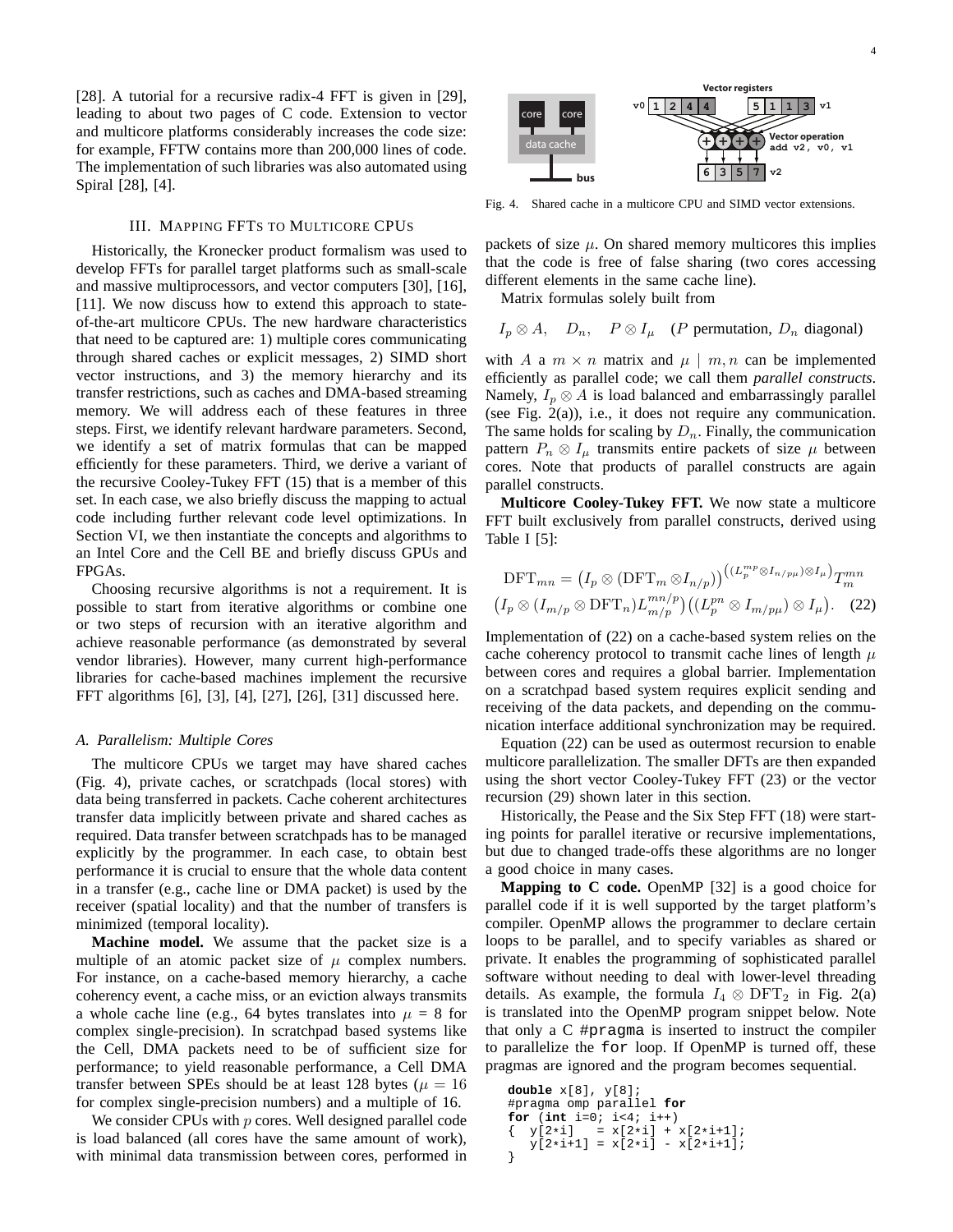Because of the regular structure of FFTs only a few more issues have to be addressed for efficient OpenMP parallelization. For correctness, the sharing and privatization of variables with the OpenMP shared and private clauses has to be done properly to avoid race conditions and other problems. For performance, scheduling hints can be provided (e.g., schedule(static)). In addition, if only a subset of the available cores is to be used, affinity can be set to choose the subset. For example, two threads operating on the same data should be physically close, i.e., share a high level of the memory hierarchy.

On some target platforms no OpenMP compiler may be available, in which case one must use threading libraries like the portable Posix threads (pthreads) [33] library or use operating system threading interfaces to build the required parallel loops and barriers. While this approach can yield a slight performance advantage, it requires understanding of the target architecture, its memory consistency model, and cache coherency protocols.

On the Cell processor the programmer needs to manage and synchronize threads on the PPE and the SPEs, and perform data movements via DMA transfers. Due to the Cell's unconventional architecture, libraries for it must be adapted to take advantage of its features. While there have been some programming paradigms ported to the Cell (including some function offloading interfaces), for the class of programs discussed in this paper, performance is best obtained by avoiding the overhead of such interfaces.

#### *B. SIMD Vectorization*

Most multicore CPUs include vector instruction sets. SIMD vector extensions add vector registers (2-way double or 4-way float on the Core i7 and the Cell), and much longer vectors will be available in the near future (e.g., 16-way single precision on Intel's upcoming Larrabee GPU, and 4-way double and 8 way single precision in AVX on the next generation of Intel multicore CPUs). Vector instructions then operate on these registers in parallel, providing high potential speed-up. A 4 way vector addition is shown in Fig. 4.

**Machine model.** To obtain best performance on vector extensions, data should be loaded and stored with vector memory operations that transfer complete, naturally aligned vectors. Unaligned and subvector accesses are expensive. All operations on the vector registers should be vector operations (vector addition, subtraction, and multiplication). Data reorganization within registers (shuffles) are needed for FFTs but should be minimized.

For this paper, we restrict ourselves to what we call *complex vectorization*. We denote the machine vector length with  $\nu$ , meaning  $\nu$  complex numbers are packed into a vector register of length  $2\nu$ ; e.g., for 4-way float SSE,  $\nu = 2$ .

All formulas built solely from

$$
A \otimes I_{\nu}
$$
,  $D_n$  (complex diagonal), and  $L_{\nu}^{\nu^2}$ 

can be implemented efficiently with vector instructions; we call them vector constructs. Moreover, if  $A$  and  $B$  are vector constructs, then AB and  $I_n \otimes A$  are vector constructs.

First,  $A \otimes I_{\nu}$  is naturally vectorized (e.g., Fig. 2(b)): vector code for  $y = (A \otimes I_\nu)x$  can be obtained from scalar code implementing  $y = Ax$  by simply replacing all scalar

efficient mapping of complex multiplications. Third,  $y = L_{\nu}^{\nu^2} x$ can always be implemented with a small number of vector instructions [34]. **Short vector Cooley-Tukey FFT.** We show a short vector FFT algorithm that is built from vectorizable constructs, derived from (15) using Table I. It requires only a small number

of in-register shuffles [35]:

$$
\text{DFT}_{mn} = ((\text{DFT}_{m} \otimes I_{n/\nu}) \otimes I_{\nu}) T_{n}^{mn} (I_{m/\nu} \otimes (I_{n/\nu} \otimes L_{\nu}^{\nu^{2}}))
$$

$$
(L_{n/\nu}^{n} \otimes I_{\nu})(\text{DFT}_{n} \otimes I_{\nu})) (L_{m/\nu}^{mn/\nu} \otimes I_{\nu}). \quad (23)
$$

This FFT is composable with memory hierarchy optimized FFTs. Namely, inserting (23) into the vector recursion (29) shown later yields again a vector construct.

A somewhat more complicated *real* (using a real representation of matrices) short vector FFT is derived in [36], [37].

Traditional vector algorithms like the Four Step algorithm (17) or the Stockham algorithm (21) were designed for traditional vector computers with much longer vectors. Due to the expensive permutations, they are not a good choice for short-vector SIMD architectures.

**Mapping to C code.** The most convenient way to efficiently use SIMD extensions is through intrinsic function interfaces provided by most high-performance compilers. For instance, the Intel C++ compiler, Microsoft's VisualStudio C compiler, IBM's XL C compiler, and the GNU C compiler provide such an interface for the supported SIMD extensions.

The programmer uses a data type and function abstraction of the SIMD extensions to implement C code. The compiler understands the data types and special functions and maps the C program to the respective instructions. In this scenario the programmer must select the appropriate instructions and make sure machine restrictions like data alignment are met. However, the programmer does not have to directly use assembly and thus is spared from register allocation and instruction scheduling. For example, the formula  $DFT_2 \otimes I_4$  in Fig. 2(b) is implemented by the following C program snippet using intrinsics for the Intel C++ compiler. \_\_m128 is a built-in data type to abstract XMM vector registers, and \_mm\_add\_ps() abstracts the SSE instruction addps through a function call:

**\_\_m128** x[2], y[2];  $y[0] = \text{mm\_add\_ps}(x[0], x[1]);$  $y[1] = \text{mm\_sub\_ps}(x[0], x[1]);$ 

## *C. Memory Hierarchy*

Our target multicores CPUs have a memory hierarchy with multiple cores sharing the off-chip bandwidth. Machines with memory hierarchies present algorithm designers with two challenges:

- *Temporal locality:* Faster memory levels are smaller, and the working set must be blocked to fit into that level to minimize data transfers.
- *Spatial locality:* Data transfer between memory hierarchy levels happens in packets. This implies that transferred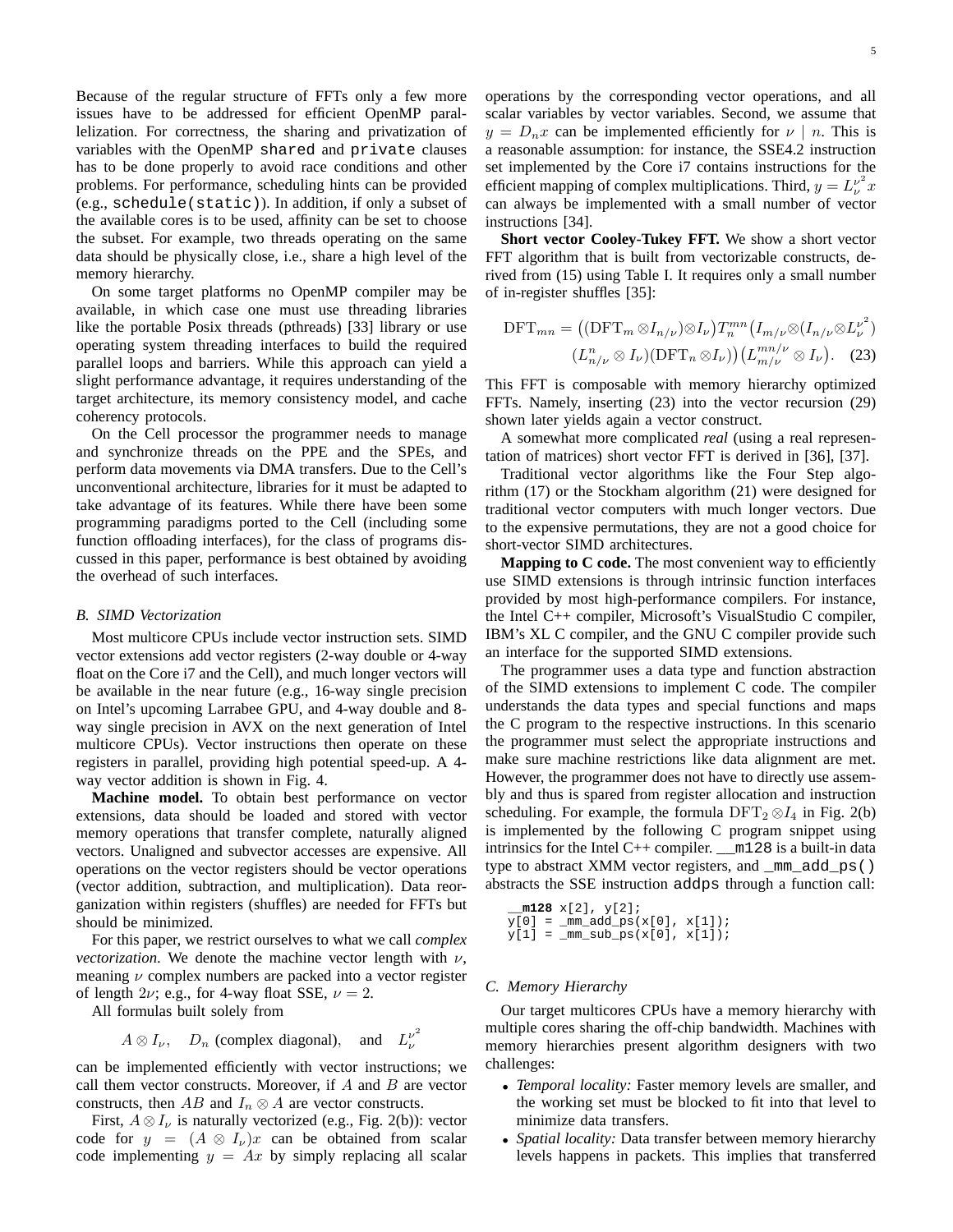packets should be fully used to avoid wasting memory bandwidth.

**Machine model.** A memory hierarchy can have multiple levels. For a given level, we call the capacity  $N$  if it can hold the working set for the computation of  $y = Ax$  for an  $N \times N$  matrix A. This implies that the input vector x, the output vector  $y$ , and all necessary temporary arrays and constants fit into that cache level. For instance, if we consider double-precision, one (complex) value is 16 bytes. If A is a DFT,  $N$  is the cache size divided by 64 (assuming a factor of 4 space overhead). As before, we assume that data is transferred between the current level and the next lower level in the memory hierarchy in packets of  $\mu$  complex numbers. Moreover, if it is a set-associative cache, it can hold  $\alpha$  lines of  $\mu$  elements in the same set, and hence there are  $\sigma = N/(\alpha \mu)$ sets.

We call a formula A a *memory construct* if during the computation of  $y = Ax$ , elements of x are loaded once and never stored, and elements of  $y$  are never loaded and stored once. Obvious memory constructs are

$$
A_n \ (n \le N), \quad P \otimes I_\mu \ (P \text{ a permutation}), \quad D_n. \tag{24}
$$

The first has a sufficiently small working set. The second loads or stores complete packets. The last, diagonal scaling, poses no problems.

One problematic construct in (15) has the form  $A_m \otimes I_n$ . As Table II shows, the loop body accesses data at stride  $n$  yielding poor spatial locality unless  $m \leq \alpha$ , which is very restrictive. However, at the expense of some overhead, this condition can be relaxed to  $m \leq N/\mu = \sigma \alpha$  through *buffering*. It is done by first tiling the loop by  $\mu$  and then copying the working set for the innermost loop into contiguous memory. The tiled loop corresponds to the formula

$$
A_m \otimes I_n = (I_{n/\mu} \otimes (A_m \otimes I_\mu))^{(L_{n/\mu}^{mn/\mu} \otimes I_\mu)}.
$$
 (25)

Buffering means that in the above formula the conjugation is implemented using actual copy operations (in contrast to translating them into re-indexing) based on the third-last entry in Table II. The resulting pseudo code snippet is shown below. On the Cell the copy operations are translated into DMA instructions instead.

```
double x[m*n], y[m*n];
for (j=0; j < n / mu; j++){ // allocate buffers
   double u[m*mu], v[m*mu];
   // copy into buffer
   for (k=0; k < m; k++)u[k*mu:1:k*(mu+1)-1] =x[j*mu+k*n:1:j*(mu+1)-1+k*n];
   // compute A on buffered contiguous data
   for (i=0; i < \text{mu}; i++)v[i:mu:i+m*mu-mu] = A(u[i:mu:i+m*mu-mu]);
   // copy data back
   for (k=0; k < m; k++)y[j*mu+k*n:1:j*(mu+1)-1+k*n] =v[k*mu:1:k*(mu+1)-1];
}
```
The other problematic construct in (15) has the form  $(I_m \otimes$  $(A_n)L_m^{mn}$  and can be handled similarly: the loop is again tiled but only the load-side has a strided access and needs to be buffered. Formally,

$$
(I_m \otimes A_n)L_m^{mn} = (I_{m/\mu} \otimes L_{\mu}^{n\mu}(A_n \otimes I_{\mu})) (L_{m/\mu}^{mn/\mu} \otimes I_{\mu}) \tag{26}
$$

expresses the tiling and again the permutation  $L_{m/\mu}^{mn/\mu} \otimes I_{\mu}$  is implemented using explicit copy operations.

**Memory hierarchy optimizations.** To obtain FFT algorithms suitable for the memory hierarchy (i.e., the algorithm is a memory construct), we start with (15):

$$
\text{DFT}_{mn} = (\text{DFT}_m \otimes I_n) T_n^{mn} (I_m \otimes \text{DFT}_n) L_m^{mn}.
$$
 (27)

 $\text{DFT}_m \otimes I_n$  is a memory construct for  $m \leq \alpha$  or  $m \leq \sigma \alpha$ if buffering is applied. This explains why relatively small values of m (the radix) work well in practice.  $I_m \otimes DFT_n$ is a memory construct for  $n \leq N$ . If  $n > N$ , recursive application of (27) will eventually yield  $n \leq N$ , producing another memory construct DFT $_m \otimes I_n$  at each recursion step along the way. This suggests that the largest possible radix  $m$ is a good choice in each step. We show a two-level recursion for further discussion:

$$
\text{DFT}_{kmn} = (\text{DFT}_k \otimes I_{mn}) T_{mn}^{kmn}
$$
  

$$
(I_k \otimes (\text{DFT}_m \otimes I_n) T_n^{mn} (I_m \otimes \text{DFT}_n) L_m^{mn}) L_k^{kmn}.
$$
 (28)

In (27), the only non-memory construct is one  $L_m^{mn}$  at every recursion level with  $mn > N$ . Using buffering at each step incurs too much overhead. Buffering the rightmost  $L$ 's in  $(28)$ jointly is not possible. One solution is to give up on spatial locality: all rightmost L's are fused and merged into the first loop as explained before. A better solution is to translate it into a memory construct, which is indeed possible and done, e.g., in FFTW [6]. Namely, the entire second line in (28) is translated into the *vector recursion*

$$
\left(I_k \otimes (\text{DFT}_m \otimes I_n) T_n^{mn}\right)
$$
  

$$
\left(L_k^{km} \otimes I_n\right) \left(I_m \otimes \left(I_k \otimes \text{DFT}_n\right) L_k^{kn}\right) \left(L_m^{mn} \otimes I_k\right) \quad (29)
$$

with  $\mu \mid n, k$ . This is repeated until the problematic  $(I_k \otimes$  $\text{DFT}_n \right) L_k^{kn}$  is small enough to be a memory construct. The formula manipulation leading to (29) manifests itself as loop splitting and loop exchange in the equivalent code [6].

Historically, the iterative triple loop algorithm (20) was used to compute FFTs on a single CPU. However, once the data set does not fit in cache, cache thrashing occurs and the performance drops drastically.

**Mapping to C code.** The structural optimization ensures that the algorithm has good cache locality. When mapping to code, the following additional issues have to be addressed: 1) how to create efficient basic blocks, 2) how to exploit degrees of freedom, and 3) how to handle constants (twiddle factors).

On modern deeply pipelined superscalar processors, the recursive FFT has to be terminated with a basic block that is sufficiently large but does not cause instruction cache misses. Experiments show that a DFT of a size between  $4\nu$  and  $32\nu$  ( $\nu$  is the SIMD vector length) is a good choice. The basic block is obtained by unrolling an FFT with minimal operations count and performing scalar replacement to enable efficient register allocation and scheduling. Additional small gains may be achievable by C code scheduling, reduction of the needed constants, and a few other techniques. This process was automated in [7], [23]. The downside is considerably increased code size. For example, FFTW [6] requires several megabytes of C code to implement 1D FFTs based on (15).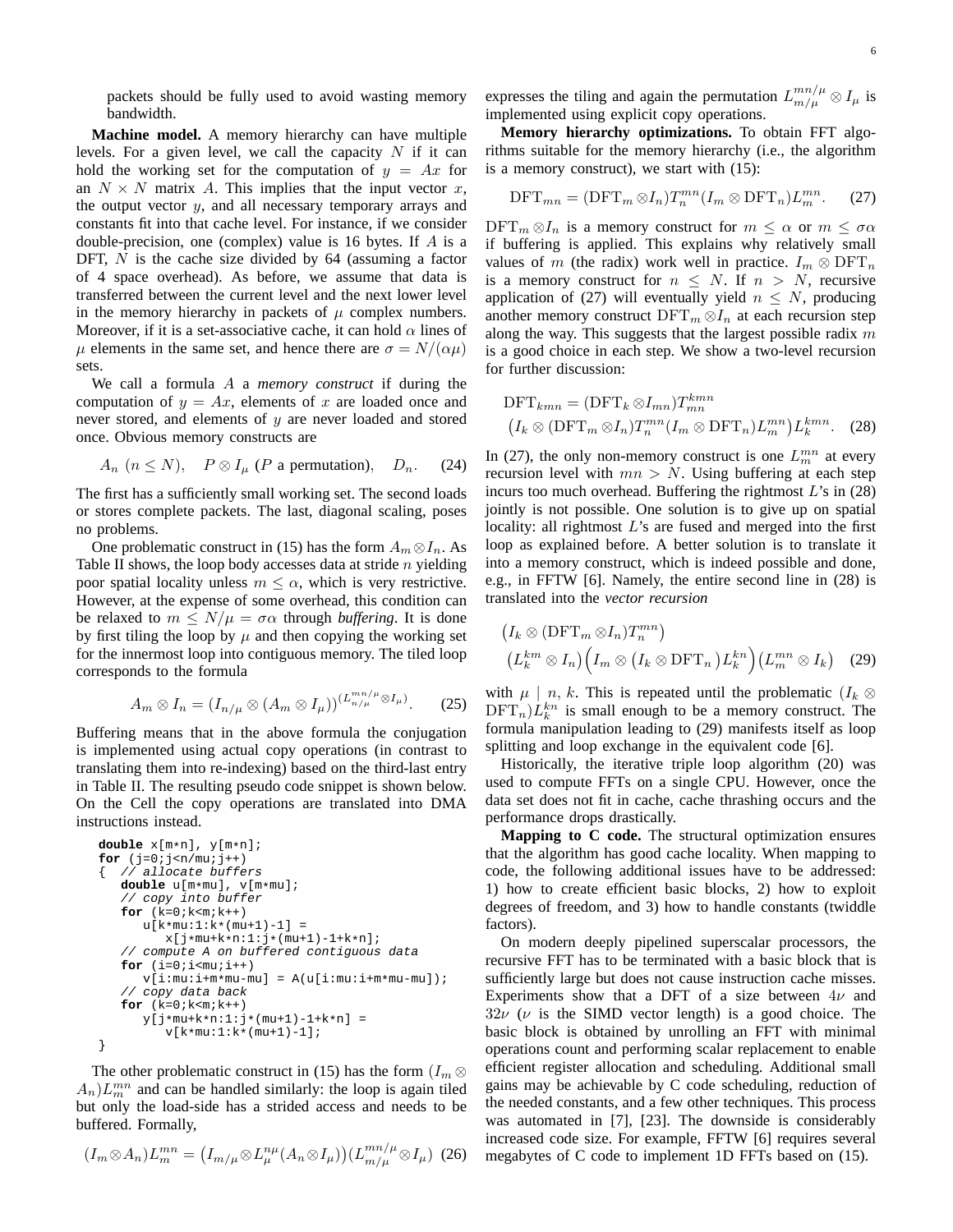The FFTs (22), (23), (25), (26), (29) contain degrees of freedom (mainly the respective radix, if and where to buffer, and when to terminate with a basic block) that can be searched over for further platform adaptation. Dynamic programming has been proven efficient in most cases [6], [3].

Finally, the twiddle constants are usually precomputed except for possibly very large sizes for which the FFT becomes memory bound. In this case computation on the fly can yield considerable improvements. The decision is again handled by search in FFTW and Spiral-generated libraries [4].

## IV. MAPPING FFTS TO GPUS AND FPGAS

On early machines, large programs with complex loop structures were expensive, and memory access was relatively cheap. Multiple passes through the entire data set were acceptable while recursive functions were hard to implement and expensive. Thus, iterative FFT algorithms like  $(20)$ – $(21)$  were the best choice and were developed first. Current machines with streaming memory (GPUs) or small memories (DSP processors or embedded processors) operate in a similar tradeoff spot. On FPGAs, the simple loop structure of iterative algorithms makes them the preferred choice. For example, the regular Pease FFT and variants of the iterative FFT are good choices for latency and throughput optimized FPGA implementations, respectively [20], [11], [38]. In the following we very briefly discuss GPUs and provide references for more details.

Since the advent of programmable pixel shaders, general purpose programming on GPUs became an increasingly viable option. Earlier GPUs like Nvidia's G79 series were a first step towards that goal. However, with the Nvidia G80 series GPUs have become truly programmable. While they are still optimized for graphics-like workloads, mapping non-graphics applications with similar structure can result in astonishing performance including for the DFT. The caveat is that the performance is often only achievable for data resident in GPU memory; data transfer between GPU and host CPU is still very expensive and may nullify any speed-up obtained through the GPU's high raw performance (we discuss this issue to greater detail in Section VI-C). Intel's upcoming Larrabee platform may improve this situation.

**Machine Model.** State-of-the-art GPUs like the Nvidia G80 series applies ideas from symmetrically multithreaded (e.g., Tera MTA) and vector computers (e.g., Cray T90) to achieve high streaming performance [39]. In addition, minimal control flow, small computational kernels, and spatial locality are a requirement to achieve high performance.

**GPU FFT algorithms.** The above analysis suggests the Stockham FFT algorithm (21), originally developed for vector computers. Indeed, most FFT implementations developed for GPUs [40], [41], [42], [10] are based on (21), and the radix is chosen to match the GPU's hardware parameters.

**Mapping to code.** In early GPU computing the computation had to be mapped to pixel shaders using graphics languages like OpenGL and DirectX. The language Cg was a first step towards more general-purpose shaders that could be programmed in a C-like language.

With the G80 series, Nvidia introduced CUDA [43] which makes it possible to run more general compute-intensive algorithms on GPUs. The program has to be broken into host code (implemented in C with CUDA library calls) and CUDA kernels; these kernels are programmed in a special C dialect. The kernels are run in a data-parallel SPMD fashion on a grid; a sufficiently large grid and homogeneous kernel code allows for high throughput performance. It is paramount to structure the data access pattern such that kernels that are grid neighbours operate on contiguous data (spatial locality), to enable coalesced memory access. CUDA kernels are compiled to a platform-independent byte code that the CUDA driver translates into actual GPU code on its first invocation, introducing a significant overhead.

OpenCL [44] is an emerging open standard for parallel programming of heterogeneous systems; one of its targets is GPU computing and partitioning of computation across CPUs and GPUs.

## V. COMPUTER GENERATION OF LIBRARIES

The framework presented in this paper concisely describes FFTs and enables structural optimization to efficiently match algorithms to multicore platforms based on a few crucial parameters. The formal nature of the approach has another major advantage: it serves as a blueprint for the computer generation of transform libraries. We have demonstrated this with Spiral, a system that generates high-performance libraries for linear transforms including the DFT. Given only textbook algorithms (as in Section II), Spiral generates multithreaded, vectorized source code. In Spiral, the matrix formalism is used as domain-specific declarative language called SPL, on which structural optimizations are performed by rewriting systems.<sup>1</sup> The source code level optimizations are performed by Spiral's backend compiler (an extension of [23]). Spiral can generate code for transforms of fixed input size [3], [5], [37], [45] or general input size transform libraries [28], [4] that are similar to FFTW.

Major advantages of library generation include the efficient handling of the implementation complexity and the ability to quickly port to new platforms. The complexity is due to the combination of many non-trivial transformations including those in this paper, the need for further code level optimizations (such as the unrolling of small kernels as was briefly discussed), the degrees of freedom in these optimizations (such as the choice of radix or the use or not use of buffering), the need for specialization (e.g., for small code sizes, FFTW provides many variants), the number of transforms needed (the DFT variants discussed in Section II and other transforms), and the set of available algorithms.

Problems with porting include different programming models (vector instructions, explicit DMA, OpenMP) and the difficulty of maintaining performance, both exacerbated by the fast evolution of platforms.

A library generator greatly alleviates these problems, and, as shown in the next section, often without losses and sometimes even gains in performance. For example, an increasing number of transform routines in Intel's IPP (starting with 6.0) are generated by Spiral, the main reason being superior performance.

<sup>&</sup>lt;sup>1</sup>To perform all necessary optimizations, Spiral uses in addition an extension called  $\Sigma$ -SPL [25], [28] not described here due to lack of space.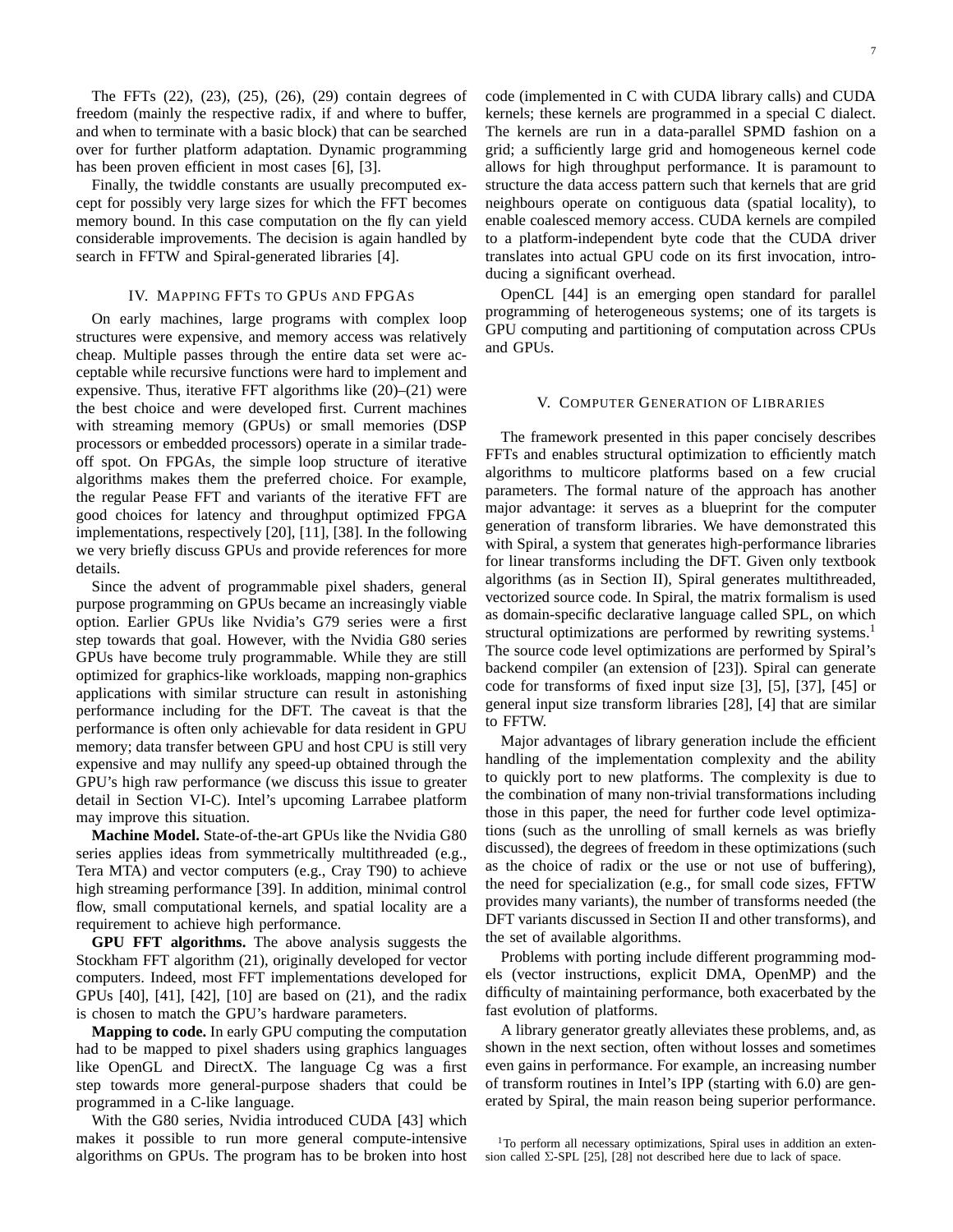#### VI. BENCHMARKS ON MULTICORE CPUS

In this section we show FFT benchmarks of the fastest libraries on multicores that are state-of-the-art at the time of this writing. The focus is on an Intel Core quadcore system and the IBM Cell BE with 9 cores, but we also include results for the Nvidia GPU GTX280 with 240 cores. For the Core and the Cell we consider Spiral generated libraries, which implement the exact techniques discussed and the similar FFTW  $3.2<sup>2</sup>$  For the Core we also show Intel's IPP 6.0 [22] and for the Cell FFTC [9]. For the GPU, we extracted the results from [10].

The performance for input size  $n$  is computed as  $5n \log_2(n)/t$ , where t is the runtime in seconds. This is a slight overestimate since the true flop count is closer to  $4n \log_2(n)$ and depends on the exact algorithm and recursion strategy chosen.

#### *A. Intel Multicore*

**Platform.** We consider a 2.66 GHz Intel Core i7 quadcore processor (Nehalem microarchitecture, 45 nm process) with SSE 4.2 instruction set. It has three levels of cache and 25.6 GB/s memory bandwidth (using all three on-chip memory controllers). Each core supports hyperthreading but for programs with high arithmetic density (like FFTs), SMT does not provide any benefit, so in Spiral we use no more than 4 threads using OpenMP.

The Core i7 implements SSE 4.2, providing 2-way double precision and 4-way single precision floating point vector support. Moreover, it supports complex arithmetic operations packing one complex double-precision number or 2 complex single-precision numbers into vector registers. While unaligned memory access is supported, the best performance is achieved with 16-byte aligned vector loads and stores.

The Core i7 implements the shared memory paradigm. Each core has a private 64 kB L1 cache and 256 kB L2. The 8 MB L3 cache is shared among cores. All caches have 64 byte cache lines (4 complex double precision numbers or 8 complex single-precision numbers).

The theoretical peak performance is 85.12 Gflop/s for single and 42.56 Gflop/s for double precision.

**Results.** Figs. 5(a) and (b) show results for out-of-place double-precision and single-precision 2-power FFTs. FFTW and the Spiral generated library [4] are compiled with the Intel C++ compiler 11.0 and flags "-O3 -xS"; IPP is provided as binary. The measurements are with "warm" cache.

For the Spiral generated libraries, the working set for input size *n* is 6*n* real numbers or  $4\frac{1}{16}n$  real numbers if the twiddle factors are computed on the  $\tilde{H}y$ . Figs. 5(a) and (b) indicate maximal cache resident sizes. For example, in Fig. 5(a), an FFT is L3 cache resident up to  $n = 2^{17}$ .

Overall in Figs. 5(a) and (b), Spiral is about equal and often faster than the hand-written libraries. For small sizes, the performance reaches up to 10 Gflop/s (double precision) or 14 Gflop/s (single precision); In double precision a slight drop occurs for the first size (256) that is not completely unrolled. This is due to the occurring index expressions that can be fully precomputed and inlined only if the code is unrolled. The 8

first speed-up through threading occurs already for a working set that fits into the L1 cache of one core. Subsequently, the performance ramps up as four cores are used on L1, L2, or L3 cache resident data yielding about 3x speedup over 1 thread. The performance peaks at 15 Gflop/s (double precision) and 35 Gflop/s (single precision) for vectorized code running on all 4 cores. The drop for single precision and input size 16K may be an artifact of imperfect search. For sizes outside the shared L3 cache, the performance drops as the computation becomes memory bound. At this point buffering, vector recursion, and on-the-fly twiddle computation become crucial.

Since the FFTs used by the Spiral-generated library are already adapted as explained in this paper, even a random choice of recursion will yield reasonable performance (within 2x say). The detailed shape of the best recursion for a given DFT size on a given multicore CPU is difficult to predict. However, we made the following observations.

The multicore Cooley-Tukey FFT (22) is used as toplevel algorithm sizes that are large enough to benefit from parallelization. Typically,  $m = \mu$  in (22) leads to a yields good performance. Further, the short vector Cooley-Tukey FFT (23) provides perfect SIMD vectorization. On the Core i7  $n = \nu$ is a good choice.

For cache-resident sizes, the standard Cooley-Tukey FFT (15) is a good choice with k small enough such that  $\text{DFT}_k$  can be implemented fully unrolled, and the machine has enough registers to support the computation. In practice,  $8\nu \leq k \leq$  $32\nu$  (CPU-dependent) is a good choice. Once the working set no longer fits into the last cache level (or into the local store on the Cell) the involved trade-offs become tricky. In addition to (15), the vector recursion (29) and buffering  $(25)$ – $(26)$  become fastest. On the Core i7 for large enough  $DFT_{kmn}$ , a typical out-of-cache decomposition applies the vector recursion (29) with  $8 \leq k, m \leq 32$  until the working set fits into the last cache level. In addition,  $DFT_k \otimes I_{mn}$  and  $DFT_m \otimes I_n$  are buffered and the twiddle factors computed on the fly. This coincides with our abstract analysis in Section III-C.

#### *B. Cell BE*

Platform. We consider a 3.2 GHz Cell BE with 9 cores, including one traditional PowerPC core and 8 SIMD vector cores (called synergistic processing elements, or SPEs). Each SPE includes its own fast on-chip 256 KB local memory (local store) that is designed to be explicitly managed by the programmer. This means inter-core and main memory-local store transfers must be performed via DMA; the achieved DMA bandwidth increases with DMA packet size. The Cell includes a set of 4-way single precision SIMD instructions for the SPEs, accessible via C intrinsics. The vectorization, however, is very similar to Intel's SSE. The peak performance of the Cell is 204.8 Gflop/s single precision (SPEs only) and 14.4 Gflop/s double precision.

**Results.** Fig. 5(c) shows the (latency) performance of Spiral generated code (separate functions for every size [45] in this case), FFTC [9], and FFTW 3.2, each using the interleavedcomplex data format. Spiral-generated code is compiled with spu-gcc (flags: "-O2"), the other data is extracted from the respective papers. In addition we include the  $2^{24}$ -sized DFT from [46] and the  $2^{16}$ -sized DFT from [47] (both use split-

<sup>2</sup>FFTW implements the recursive Cooley-Tukey FFT, buffering, vector recursion, and SIMD vectorization, using algorithms similar but not equal to (22) and (23).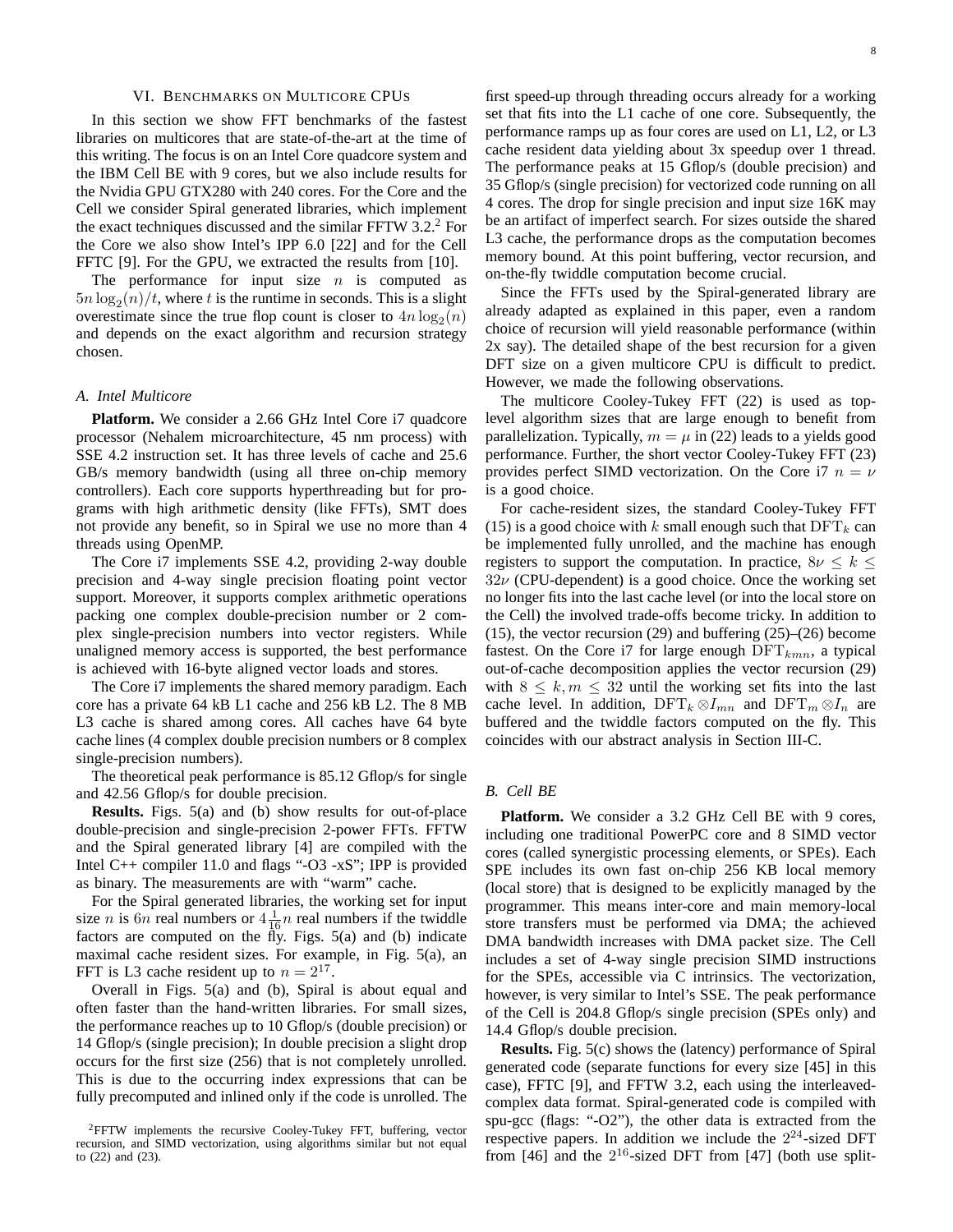

Fig. 5. DFT performance on the 2.66 GHz Intel Core i7 (a), (b) and the 3.2 GHz Cell BE (c). Higher is better.

complex data format). The latter has been estimated to achieve a throughput of 116 Gflop/s.

Spiral-generated code to date is limited to sizes for which the working set fits into the union of all local stores; the same seems to hold for FFTC. Both perform better than FFTW for these sizes. The excellent performance of both [47] and [46] is due to a highly optimized  $2<sup>8</sup>$ -sized kernel.

All loads and stores from main memory, and all intercore communication (permutations in (22)) are performed explicitly using DMA instructions. We use the Cell's intercore messaging mechanisms for synchronization barriers.

The Cell allows initiated DMA instructions to proceed in the background along with active computation. Although not currently used in our code in Fig. 5(c), large out-of-chip DFT sizes can use a multibuffering technique based on (25) to (partially) hide memory costs. Data can be stored and loaded for the previous and next iterations in separate buffers while computation progresses for the current iteration. The explicit move operations in (25) would become DMA instructions.

For parallel code, in contrast to the Core i7, the best  $m, n$ in (22) found are both close to  $\sqrt{mn}$ , since this maximizes the packet size  $\mu$ . The remaining choices found are similar to the Core i7; inside (22) and (23), a (15) with  $m \approx 128$  is chosen.

Other results include [48], who achieve about 22 Gflop/s on a single SPE for DFTs of input sizes  $2^{10}$  and  $2^{13}$  resident in the SPE's local store. [49] implement 2D and 3D parallel SPE-resident FFT kernels achieving up to 30 Gflop/s.

# *C. GPU*

**Platform.** We consider the Nvidia 280GTX with 240 cores grouped into 30 multiprocessors, 1 GB of on-GPU main memory and a GPU memory bandwidth of 140 GB/s. The shader clock is 1.3 GHz, and each core can perform 1 fused multiply-add and a multiply operation per cycle, leading to 936 Gflop/s peak performance. The connection between CPU memory and GPU uses PCIe 2.0, which for 16 lanes has a bandwidth of 16 GB/s (8 in each direction). The theoretical (single precision) peak performance is 936 Gflop/s.

**Results.** The runtime results in Fig. 6 are taken from [10], and appear to be the fastest at the time of this writing. The memory configuration limits the achievable floating-point performance for FFTs to 43.75  $\log_2 n$  Gflop/s out of GPU memory (obtained from 140 GB/s GPU memory bandwidth), and to 5  $\log_2 n$  Gflop/s out of host memory (obtained from 16 GB/s PCIe bandwidth). These bounds are included as gray lines in Fig 6. The plot shows latency (one DFT is performed)

**Complex DFT (Nvidia GTX280, 1.3 GHz, 240 cores, single precision)** Performance [Gflop/s] vs. input size



Fig. 6. DFT performance on a Nvidia GTX 280 GPU. Higher is better.

and throughput  $(2^{23}/n)$  DFTs of size n are performed in batch mode), both with GPU memory resident data.

Throughput performance plays well to the strength of the GPU and ramps up almost parallel to the memory bandwidth bound until  $n = 512$ ; then cache limitations cause the performance to drop to about 100 Gflop/s. We note that it is possible (not specified in [10]) that the batch mode computes  $\text{DFT}_n \otimes I$ (interleaved DFTs) rather than  $I \otimes \text{DFT}_n$ . Not surprisingly, latency performance in contrast can amortize memory latency only for large sizes.

It seems attractive to transparently utilize the GPU as accelerator for batched single precision DFTs in CPU computations. The problem is the PCIe bandwidth between host memory and GPU memory, which yields the lower gray line as performance bound, and realistically probably half of that. Consequently, only very large sizes would benefit. However, if the entire application can be implemented on the GPU, the full performance can be harnessed, and can yield for the DFT up to an eightfold performance improvement compared to a CPU and up to fivefold compared to the cell.

## *D. FPGA*

While not directly in the scope of this paper, we mention for comparison that the FFT in [38], [13] achieves up to 40 Gflop/s throughput performance on a Virtex-4 (V4-FX140) for a  $DFT<sub>256</sub>$  in single precision floating point using all logic available (more data is not readily available). On Virtex-6 twice the performance is possible using twice the resources. This performance requires the data to be on-chip; the offchip bandwidth is typically about 10 GB/s in each direction. Note that usually fixed point is used on FPGAs and that most applications leave only a small part of the available logic for FFTs. In summary, the main appeal of FPGAs for DFTs are in saving power rather than as mere accelerator.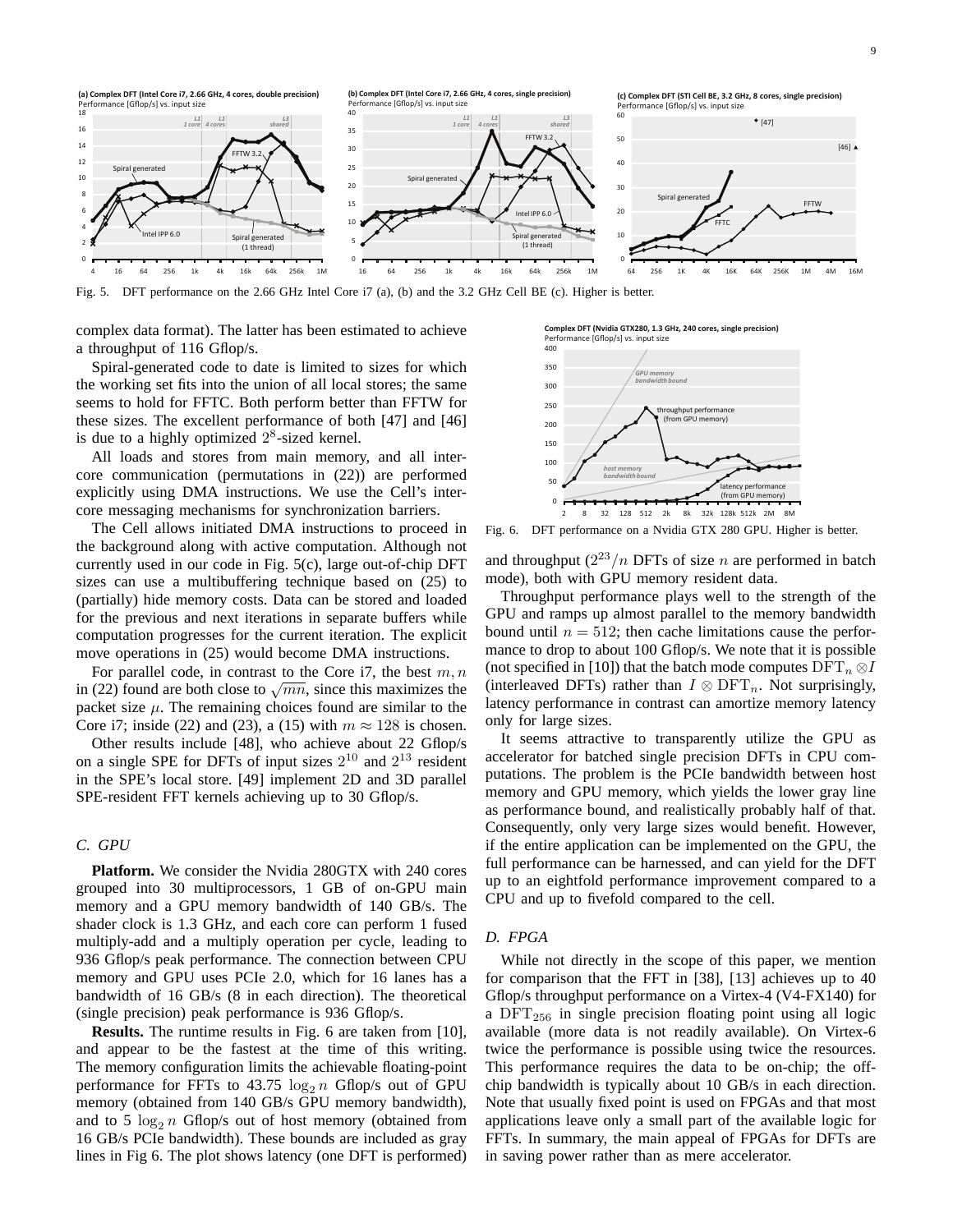For commercial state-of-the-art FFTs on FPGAs see, e.g., [50], [51].

## VII. CONCLUSION

The end of CPU frequency scaling and advent of multicore systems has two major consequences for compute intensive signal processing applications. First, it marks the end of free speed-up for legacy software. Second, the software development skill required to achieve optimal performance is dramatically increased. As we have shown for the DFT, minimizing operations count alone does not yield optimal or even close-to-optimal performance. Instead, the structure of algorithms becomes crucial and has to be matched to the target architecture. Specifically, the check list for high performance is efficient parallelization, vectorization, and memory hierarchy optimization. The necessary transformations are likely to stay out of reach for compilers since they require domain knowledge and the ability to assess the many available choices. To handle the implementation complexity we believe it is important to develop rigorous approaches that formalize algorithmic optimizations by connecting the algorithm structure with architecture parameters. We have presented such a framework for the DFT and used it to give an overview on FFTs and optimizations for current multicores. Further, as we demonstrated with Spiral, the rigorous nature of the framework enables automation: the computer generation of DFT libraries that often achieve excellent performance compared to their hand-written counterparts.

#### **REFERENCES**

- [1] G. Blake, R. G. Dreslinski, and T. Mudge, "A survey of multicore architectures," *IEEE Signal processing Magazine*, 2009.
- [2] W. H. Press, B. P. Flannery, Teukolsky S. A., and Vetterling W. T., *Numerical Recipes in C: The Art of Scientific Computing*, Cambridge University Press, 2nd edition, 1992.
- [3] M. Püschel, J. M. F. Moura, J. Johnson, D. Padua, M. Veloso, B. W. Singer, J. Xiong, F. Franchetti, A. Gačić, Y. Voronenko, K. Chen, R. W. Johnson, and N. Rizzolo, "SPIRAL: Code generation for DSP transforms," *Proceedings of the IEEE*, vol. 93, no. 2, pp. 232–275, 2005, special issue on "Program Generation, Optimization, and Adaptation".
- [4] Y. Voronenko, F. de Mesmay, and M. Püschel, "Computer generation of general size linear transform libraries," in *Proc. Code Generation and Optimization (CGO)*, 2009, pp. 102–113.
- [5] F. Franchetti, Y. Voronenko, and M. Püschel, "FFT program generation for shared memory: SMP and multicore," in *Proc. Supercomputing (SC)*, 2006.
- [6] M. Frigo and S. G. Johnson, "The design and implementation of FFTW3," *Proceedings of the IEEE*, vol. 93, no. 2, pp. 216–231, 2005, special issue on "Program Generation, Optimization, and Adaptation".
- [7] M. Frigo, "A fast Fourier transform compiler," in *Proc. Programming Language Design and Implementation (PLDI)*, 1999.
- [8] "FFTW 3.2," www.fftw.org.
- [9] David A. Bader and Virat Agarwal, "FFTC: Fastest Fourier transform for the IBM Cell Broadband Engine," in *Proc. Intl. Conference on High Performance Computing (HiPC)*, 2007, pp. 172–184.
- [10] Naga K. Govindaraju, Brandon Lloyd, Yuri Dotsenko, Burton Smith, and John Manferdelli, "High performance discrete fourier transforms on graphics processors," in *Proc. Supercomputing (SC)*, 2008, pp. 1–12.
- [11] C. Van Loan, *Computational Framework of the Fast Fourier Transform*, SIAM, 1992.
- [12] R. Tolimieri, M. An, and C. Lu, *Algorithms for Discrete Fourier Transforms and Convolution*, Springer, 2nd edition, 1997.
- [13] "Spiral web site," www.spiral.net.
- [14] J. Johnson, R. W. Johnson, D. Rodriguez, and R. Tolimieri, "A methodology for designing, modifying, and implementing Fourier transform algorithms on various architectures," *IEEE Trans. Circuits and Systems*, vol. 9, pp. 449–500, 1990.
- [15] A. Norton and A. J. Silberger, "Parallelization and performance analysis of the Cooley-Tukey FFT algorithm for shared-memory architectures," *IEEE Trans. Comput.*, vol. 36, no. 5, pp. 581–591, 1987.
- [16] M. Hegland, "Block algorithms for FFTs on vector and parallel computer," in *Parallel Computing: Trends and Applications*, pp. 129– 136. 1994.
- [17] D. H. Bailey, "FFTs in external or hierarchical memory," *J. Supercomputing*, vol. 4, pp. 23–35, 1990.
- [18] D. B. Harris, J. H. Mc Clellan, D. S. K. Chan, and H. W. Schuessler, "Vector radix fast fourier transform," in *Proc. Int. Conf. on Acoustics, Speech, and Signal Processing (ICASSP)*, 1977, pp. 548–551.
- [19] J. W. Cooley and J. W. Tukey, "An algorithm for the machine calculation of complex Fourier series," *Math. of Computation*, vol. 19, pp. 297–301, 1965.
- [20] M. C. Pease, "An adaptation of the fast Fourier transform for parallel processing," *Journal of the ACM*, vol. 15, no. 2, April 1968.
- [21] Paul N. Schwarztrauber, "Multiprocessor FFTs," *Parallel Computing*, vol. 5, pp. 197–210, 1987.
- [22] Website, "Intel integrated performance primitives (ipp) 6.0," software.intel.com/en-us/intel-ipp.
- [23] J. Xiong, J. Johnson, R. Johnson, and D. Padua, "SPL: A language and compiler for DSP algorithms," in *Proc. Programming Language Design and Implementation (PLDI)*, 2001, pp. 298–308.
- [24] I. W. Selesnick and C. S. Burrus, "Automatic generation of prime length FFT programs," *IEEE Trans. Signal Processing*, vol. 44, pp. 14–24, 1996.
- [25] F. Franchetti, Y. Voronenko, and M. Püschel, "Loop merging for signal transforms," in *Proc. Programming Language Design and Implementation (PLDI)*, 2005, pp. 315–326.
- [26] D. Mirković and S. L. Johnsson, "Automatic performance tuning in the UHFFT library," in *Proc. Int'l Conf. Computational Science (ICCS)*. 2001, vol. 2073 of *LNCS*, pp. 71–80, Springer.
- [27] D. Takahashi, "An implementation of parallel 1-D FFT using SSE3 instructions on dual-core processors," in *Proc. Int'l Workshop on Stateof-the-Art in Scientific and Parallel Computing (PARA)*, 2006, pp. 1178– 1187.
- [28] Y. Voronenko, *Library Generation for Linear Transforms*, Ph.D. thesis, Electrical and Computer Engineering, Carnegie Mellon University, 2008.
- [29] Srinivas Chellappa, Franz Franchetti, and Markus Püschel, "How to write fast numerical code: A small introduction," in *Lecture Notes in Computer Science*. 2008, vol. 5235, pp. 196–259, Springer.
- [30] J. R. Johnson, R. W. Johnson, D. Rodriguez, and R. Tolimieri, "A methodology for designing, modifying, and implementing Fourier trans-<br>form algorithms on various architectures." IEEE Trans. Circuits. form algorithms on various architectures," *Systems, and Signal Processing*, vol. 9, no. 4, pp. 449–500, 1990.
- [31] A. Ali, L. Johnsson, and J. Subhlok, "Scheduling FFT computation on SMP and multicore systems," in *Proc. Int'l Conf. Supercomputing (ICS)*, 2007.
- [32] OpenMP, *OpenMP C and C++ Application Pragram Interface, Version 1.0*, 1998, www.openmp.org.
- [33] Bill Gallmeister, *POSIX.4*, O'Reilly, 1994.
- [34] Franz Franchetti and Markus Püschel, "Generating SIMD vectorized permutations," in *Proc. Int'l Conf. Compiler Construction (CC)*. 2008, vol. 4959 of *Lecture Notes in Computer Science*, pp. 116–131, Springer.
- [35] F. Franchetti and M Püschel, "Short vector code generation for the discrete Fourier transform," in *Proc. IEEE Int'l Parallel and Distributed Processing Symposium (IPDPS)*, 2003, pp. 58–67.
- [36] F. Franchetti and M Püschel, "A SIMD vectorizing compiler for digital signal processing algorithms," in *Proc. IEEE Int'l Parallel and Distributed Processing Symposium (IPDPS)*, 2002, pp. 20–26.
- [37] F. Franchetti, Y. Voronenko, and M. Püschel, "A rewriting system for the vectorization of signal transforms," in *Proc. High Performance Computing for Computational Science (VECPAR)*, 2006.
- [38] P. A. Milder, F. Franchetti, J. C. Hoe, and M. Püschel, "Formal datapath representation and manipulation for implementing DSP transforms," in *Proc. Design Automation Conference (DAC)*, 2008, pp. 385–390.
- [39] Allan Snavely, Larry Carter, Jay Boisseau, Amit Majumdar, Kang Su Gatlin, Nick Mitchell, John Feo, and Brian Koblenz, "Multi-processor performance on the Tera MTA," in *Proc. Supercomputing (SC)*, 1998, pp. 1–8.
- [40] Kenneth Moreland and Edward Angel, "The FFT on a GPU," in *Proc. ACM SIGGRAPH/EUROGRAPHICS Conf. on Graphics hardware*, 2003, pp. 112–119.
- [41] Naga K. Govindaraju and Dinesh Manocha, "Cache-efficient numerical algorithms using graphics hardware," *Parallel Comput.*, vol. 33, no. 10-11, pp. 663–684, 2007.
- [42] Akira Nukada, Yasuhiko Ogata, Toshio Endo, and Satoshi Matsuoka, "Bandwidth intensive 3-d FFT kernel for GPUs using CUDA," in *Proc. Supercomputing (SC)*, 2008, pp. 1–11.
- [43] "Nvidia CUDA," www.nvidia.com/cuda.
- [44] "OpenCL," www.khronos.org/opencl/.